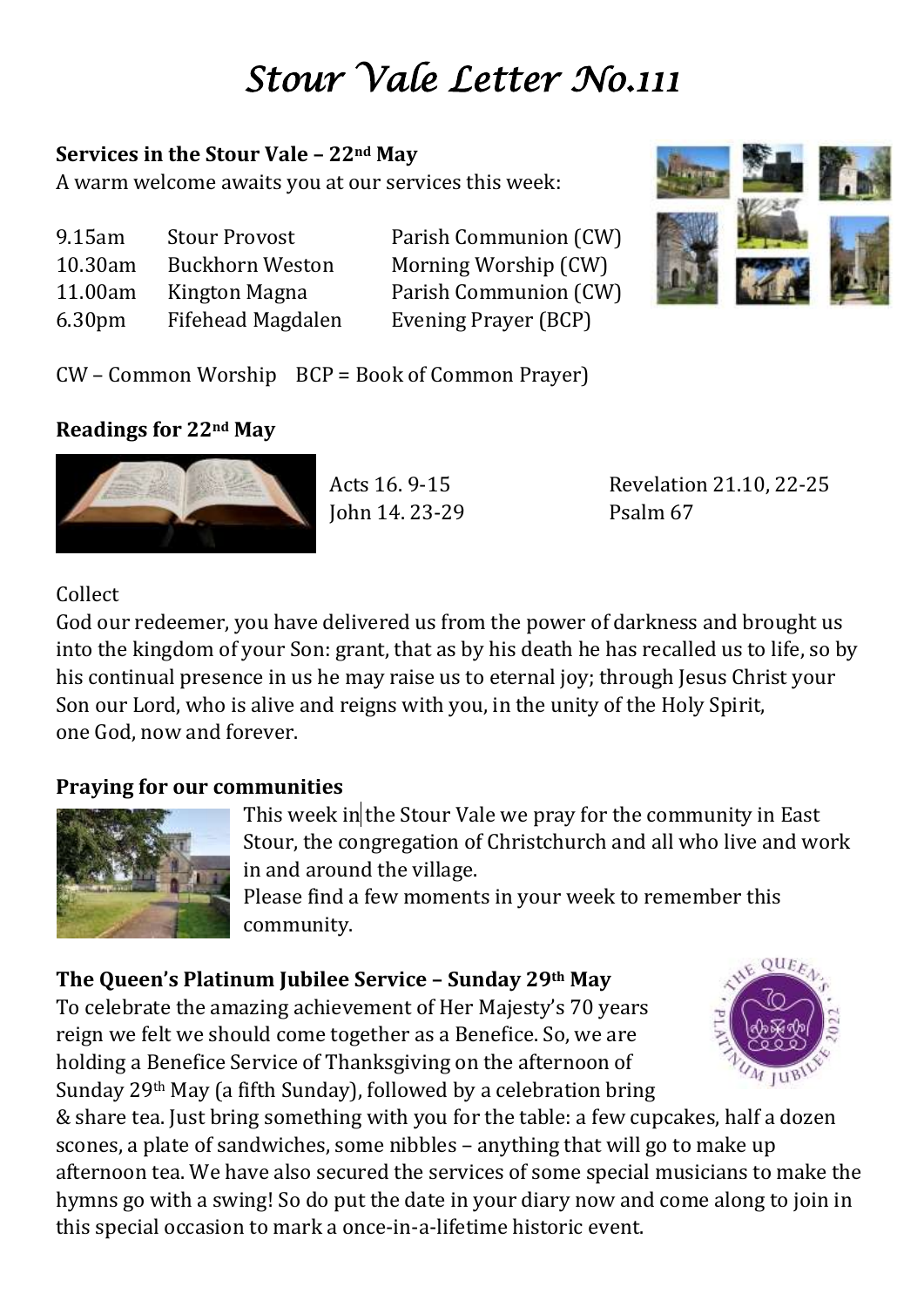# **Regular Benefice Gatherings coming up in May/June:**

Monday 23rd May at 10.30am West Stour Village Hall Bible Book Group Friday 27<sup>th</sup> May at 2pm East Stour Church Benefice Prayer Group Wednesday 1<sup>st</sup> June at 7pm East Stour Church Rucksack Stories Monday 13<sup>th</sup> June at 7.30pm East Stour Church Compline & Company

## **Events dates for your Diary**

*Saturday 28th May – Lower House, Buckhorn Weston* Sue Hawksley has kindly offered to host a coffee morning in her garden for church funds from 10.30am

*Saturday & Sunday 28th/29th May – Stour Provost village* 2pm – 5pm Stour Provost Open Gardens

*Sunday 29th May – East Stour Village Hall* 2pm Benefice Platinum Jubilee Service followed by a bring & share tea (*see above*)

*Saturday 30th June – Kington Magna Church* The ever-popular Artisan Coffee & Crafts from 10am – 12 noon

*There are lots of other village activities too, especially centred around the Queen's Jubilee, so look in Octavo for full details of events across the summer!*

#### **Poem**

*In the coming week I will be leaving my current job with the Shaftesbury Team ministry and preparing to take up a new post in Bruton. As I move from the familiar and routine, to the unfamiliar and unknown, I found comfort and encouragement in this beautiful poem by Mary Oliver:*

I'm not the river that powerful presence. And I'm not the black oak tree which is patience personified. And I'm not redbird who is a brief life heartily enjoyed. Nor am I mud nor rock nor sand which is holding everything together. No, I am none of these things. Not yet.



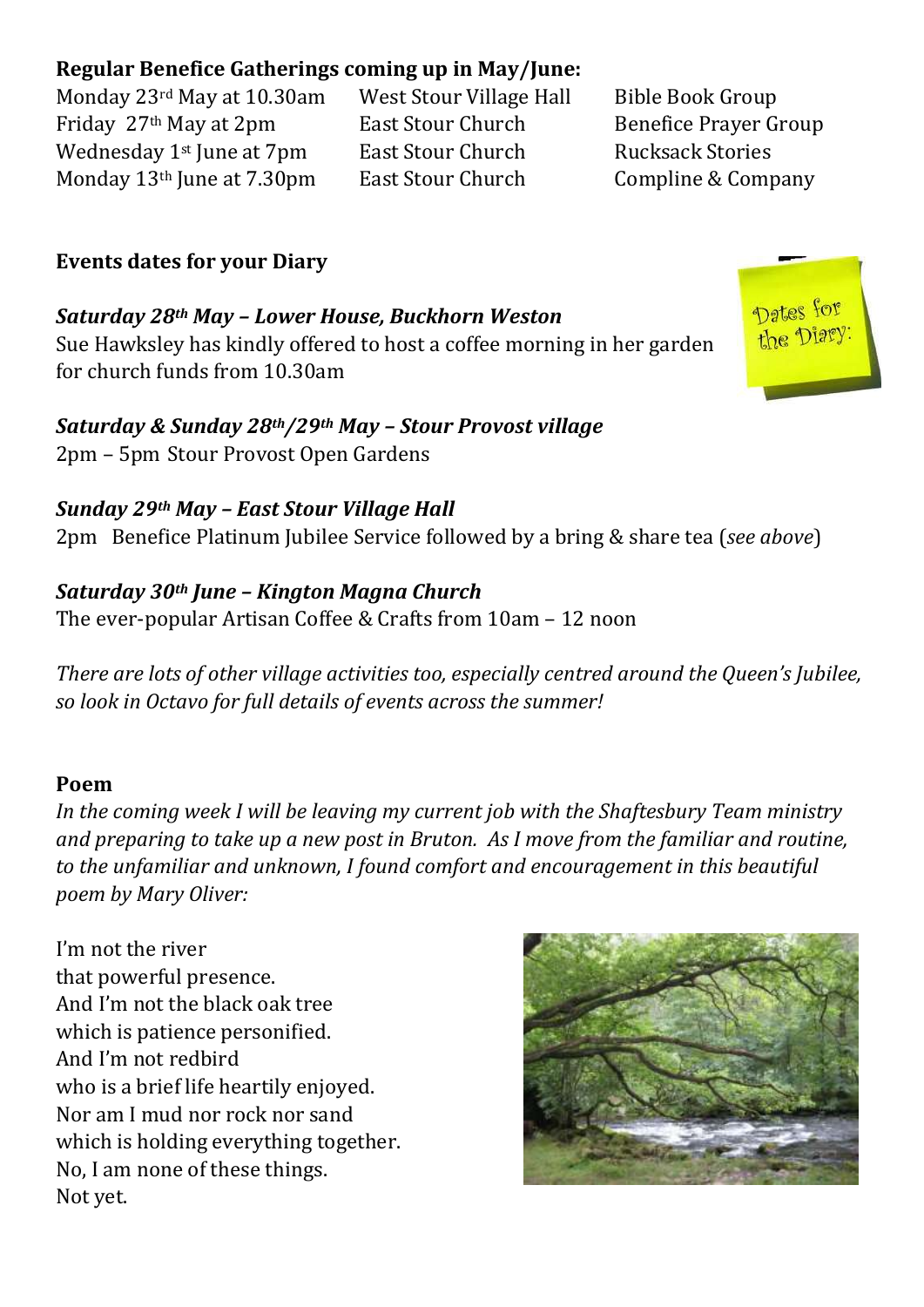#### **Quote of the Week**



*"I think our journey is all about healing ourselves and healing each other in our own special ways."*

Ram Dass

**Pause for Thought** Another of Gideon Heugh's reflections on Tolkein's "The Lord of the Rings":

*'They bore no lights, yet as they walked a shimmer, like the light of the moon above the rim of the hill before it rises, seemed to fall about their feet.'*

Frodo, Sam and Pippin are being hunted by a Ringwraith, but it is frightened off by group of Elves who happen to be wandering through the Shire. This made me think of a quote from the psalms: 'Your word is a lamp for my feet; a light on my path.' The thing about a lamp is that it will only illuminate a few steps in front of you.



We long to see the whole path. But spirit tells us: just take the next step. The path is there, even if all you can see is your feet.

What times have there been in your life where you couldn't see a way ahead, and yet just by moving forward the way was made?

It reminds me of the early days of the pandemic. We had no idea what was ahead. No one did. It was hard. Very hard. For many, it still is. But we're here. We got through – simply by putting one foot in front of the other.

Blessing: May the shimmer of the divine fall about your feet. May you know that there is a path, even when you cannot see it. May you have the strength to take the next step – even if the next step means holding still and waiting to see what comes wandering through.

#### **Prayer** *From Dorothy McRae-McMahon:*

Go into the night in peace, and may the God of eternity stretch out the heavens above you, the God of each earthly moment be closer than breath and the Spirit cover you with warm bright wings. Amen.